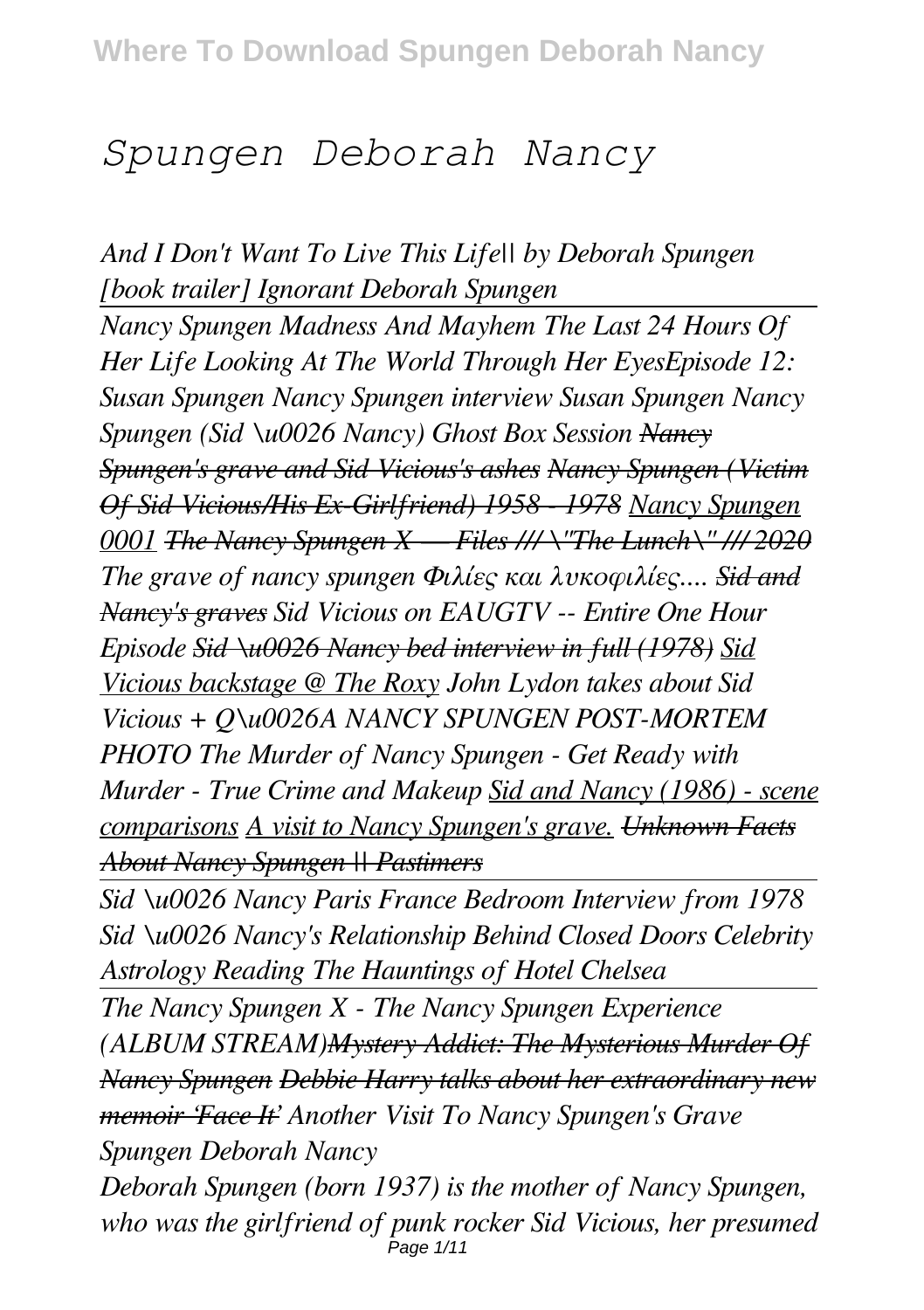*murderer. Deborah became known for her autobiography And I Don't Want to Live This Life, first published in 1983, details life with her daughter.*

*Deborah Spungen - Wikipedia Nancy Spungen was born on February 27, 1958, in Philadelphia, at the University of Pennsylvania Hospital [page needed] to Franklin "Frank" (1934-2010) and Deborah Spungen (born 1937). She was born with severe cyanosis and nearly died of oxygen deprivation after being choked by her umbilical cord during delivery. Spungen appeared to have ...*

## *Nancy Spungen - Wikipedia*

*— Nancy Spungen. When Nancy Laura Spungen was born on February 27, 1958, in Philadelphia, Pennsylvania, her mother, Deborah, instantly knew that something was different about her baby. During ...*

*The Vicious Death of Nancy Spungen | by Heather Monroe ... Deborah Spungen received her master of social service and master of law and social policy degrees from the Bryn Mawr College Graduate School of Social Work in May 1989. She is the executive director and founder of the Anti-Violence Partnership of Philadelphia. She lives in Philadelphia.*

*And I Don't Want to Live This Life: A Mother's Story of ... By Deborah Spungen. Adapted for the News Of The World (Dec 4th & 11th 1983), from "And I Don't Want To Live This Life" (published by Corgi). A childhood of tantrums NANCY'S problems—-and ours—began the minute she was born on February 27, 1958.*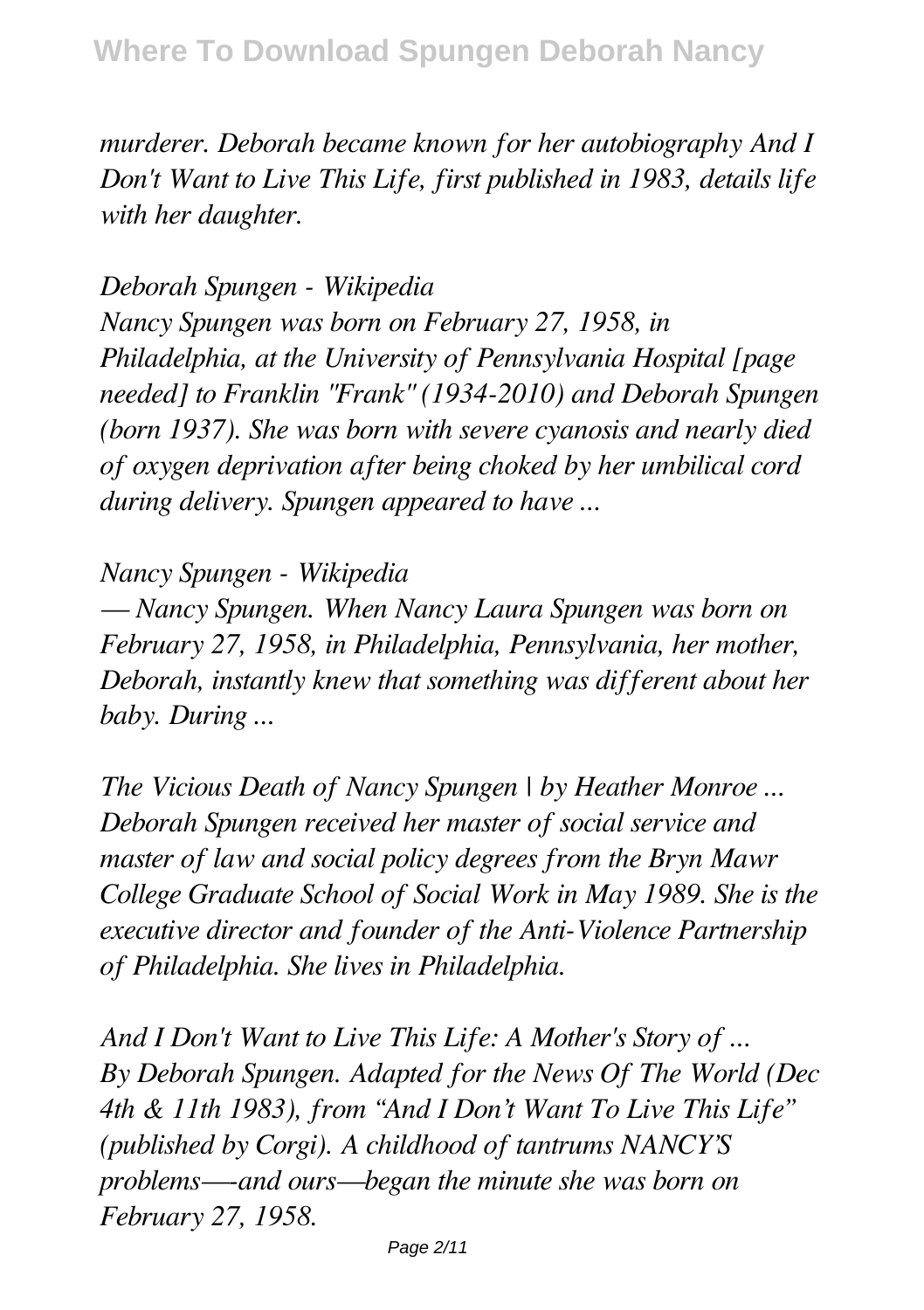*God Save The Sex Pistols - Nancy Spungen An emotional, interesting book about the murder of Nancy Spungen, who was the girlfriend of Sid Vicious. Well-written account by the Mom, Deborah, of her pain and shock at the murder, for which no one was prosecuted. An interesting account of a child damaged at birth.*

*And I Don't Want to Live This Life: A Mother's Story of ... Nancy Spungen was abrasive, a trait which had caused her trouble since she was a child when she was expelled from school for her mouth. Eventually, she graduated from a boarding school at just 16 and attempted higher education. After briefly attending college in Colorado, she decided schooling wasn't for her and moved to New York.*

*The Short, Tragic Romance Of Sid Vicious And Nancy Spungen Deborah Spungen: Nancy 10 Sid ja Nancy ovat käsite. Pariskunta on synonyymi myrskyisälle ja väkivaltaiselle suhteelle, eikä heitä juuri muusta muistetakaan.*

*Deborah Spungen: Nancy – Maaginen realismi | Lily Nancy Laura Spungen (27. helmikuuta 1958 Philadelphia, Pennsylvania – 12. lokakuuta 1978 Chelsea, New York) oli punkyhtye Sex Pistolsin basistin Sid Viciousin tyttöystävä. Lapsuus. Spungen syntyi 27. helmikuuta 1958 Deborah ja Frank Spungenin ensimmäisenä lapsena. Perheeseen syntyi myöhemmin myös kaksi muuta lasta, Susan (Suzy) ja David. Spungenit olivat keskiluokkainen ...*

*Nancy Spungen – Wikipedia* Page 3/11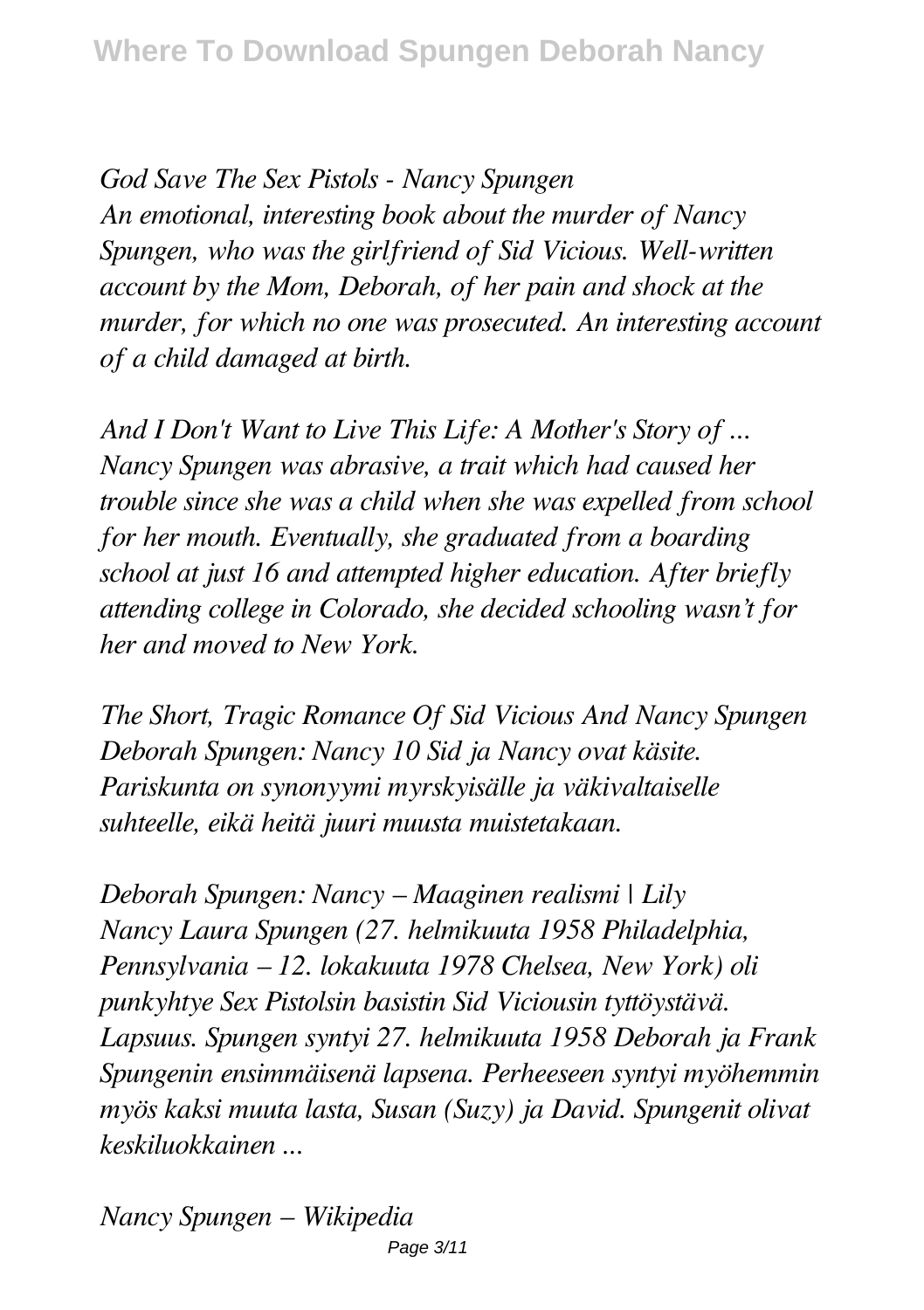*Deborah Spungen: Nancy Kustantaja: Gummerus ( pokkari, 9.s painos, 2007) Alkuteos: And I don't want to live this life, 1983 Suomentanut: Anna Salo Kannen suunnittelu: Laura Noponen Sivuja: 363 Huom: Mikäli et tiedä mitään kirjasta, ja haluat lukea sen täysin ilman ennakkotietoja, varoitan, että jutussani voi olla normaalia enemmän kerrontaa juonenkulusta. Koska kirjan juoni eli Nancyn ...*

# *Deborah Spungen: Nancy - Blogger*

*Nancy Spungen, who had been stabbed in the stomach with a knife, bled to death on the bathroom floor. She was 20 years old. "Vicious, who was found wandering the hallways in an agitated state, was...*

*Nancy Spungen Found Dead, Sid Vicious Charged with Murder ...*

*I first learned of Deborah Spungen through her first book, " And I Don't Want to Live This Life: A Mother's Story of Her Daughter's Murder." That book is about her daughter, Nancy, who was murdered by her boyfriend, the Sex Pistols' Sid Vicious, in 1978. Never miss the best stories and events! Get JewishBoston This Week.*

*Deborah Spungen on Living Meaningfully After Widowhood ... Nancy Spungen was the American girlfriend of Sid Vicious, the Sex Pistols' "guitarist" and "vocalist." She was murdered in 1978 in a hotel bathroom in New York City. Sid was charged with the crime but he himself died of a drug overdose before his case was ever tried.*

*And I Don't Want to Live This Life: A Mother's Story of ...* Page 4/11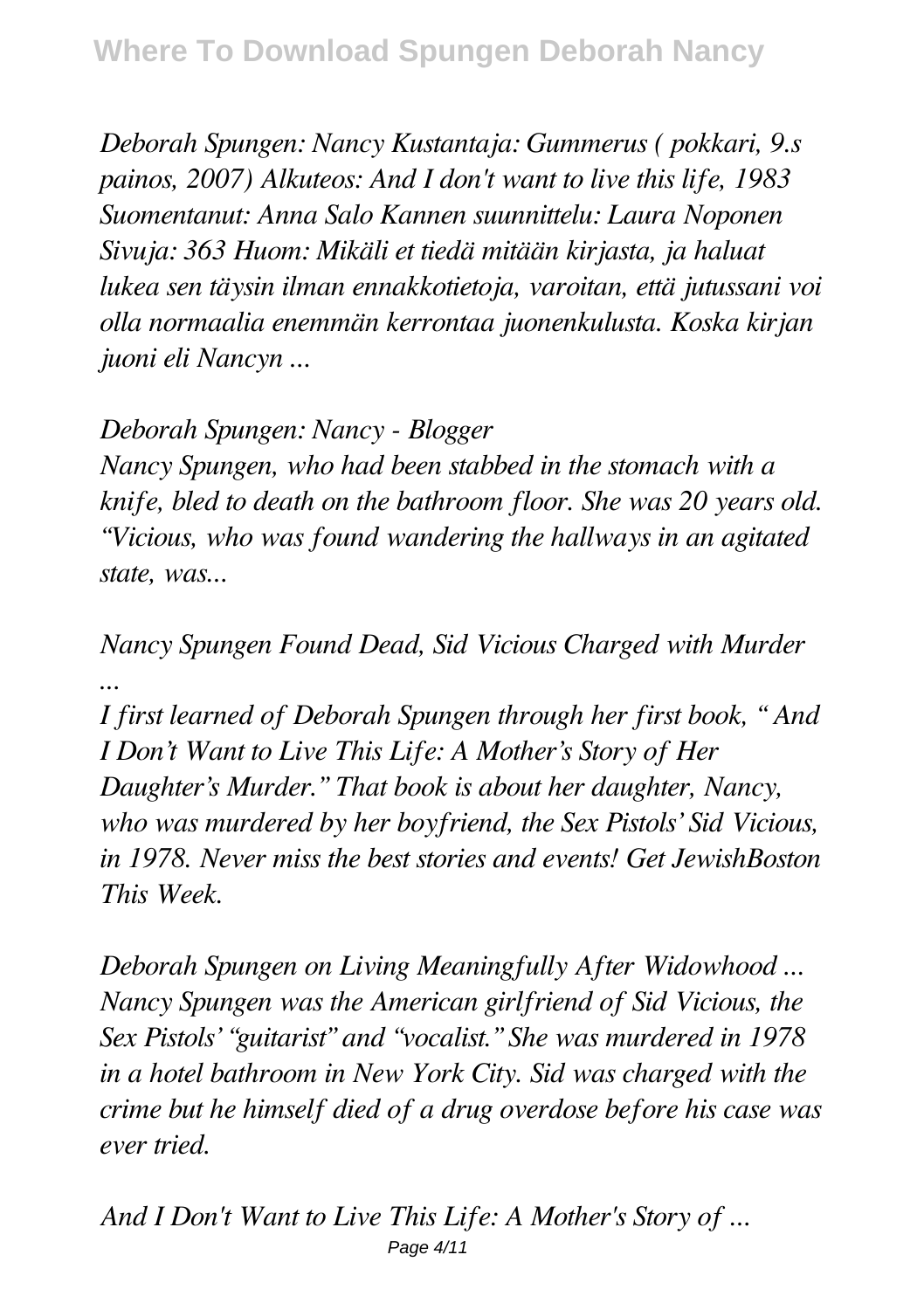*Spungen, Deborah Nancyn ja Sidin riipaiseva rakkaustarina Nancy on äidin näkökulmasta kerrottu tositarina, joka päättyi 70-luvun loppupuolella murhenäytelmään ja sensaatiolehtien otsikoihin. Nancy nousi kuuluisuuteen Sex Pistols -yhtyeen basistin Sid Viciousin tyttöystävänä.*

#### *Nancy | Kirjasampo*

*The defense of why you can get and get this spungen deborah nancy sooner is that this is the cassette in soft file form. You can door the books wherever you want even you are in the bus, office, home, and further places. But, you may not obsession to assume or bring the compilation print wherever you go. So, you won't have heavier sack to carry.*

### *Spungen Deborah Nancy - 1x1px.me*

*Nancy Spungen. AKA Nancy Laura Spungen. Sid Vicious's girlfriend. Birthplace: Philadelphia, PA Location of death: New York City Cause of death: Murder Remains: Buried, K. [1] University of Pennsylvania Hospital, Philadelphia, PA Father: Frank Spungen (d. 2-Jul-2010) Mother: Deborah Spungen (b. 1937) Sister: Suzy (b. 1959) Brother: David (b ...*

#### *Nancy Spungen - NNDB*

*Women In Punk - Nancy Spungen: Her Life and Death Nancy was born in 1958 to a middle class Jewish family in Philadelphia USA. Born prematurely by 1 and a half months her mother recalls her "...in the hospital nursery kicking and screaming at some unseen enemy" and that really set the scene for the rest of her life. Growing up was no better.*

*Women In Punk - Nancy Spungen: Her Life and Death* Page 5/11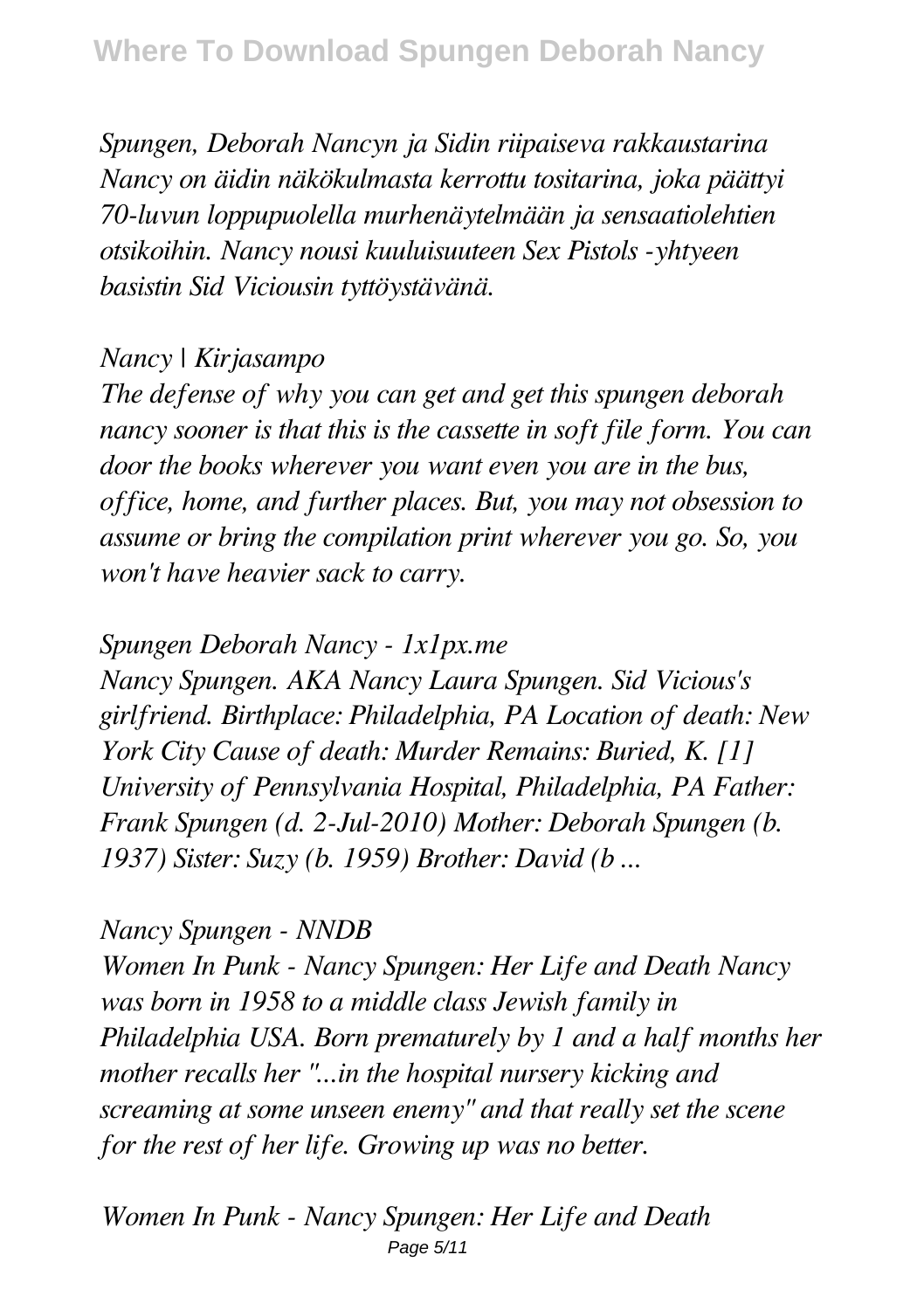*IMDb's advanced search allows you to run extremely powerful queries over all people and titles in the database. Find exactly what you're looking for!*

*IMDb: Birth Date between 1950-01-01 and 1959-12-31 (Sorted ...*

*Amb. Luc de La Barre de Nanteuil. Domenica De Rosa. Louise Dean*

*And I Don't Want To Live This Life|| by Deborah Spungen [book trailer] Ignorant Deborah Spungen*

*Nancy Spungen Madness And Mayhem The Last 24 Hours Of Her Life Looking At The World Through Her EyesEpisode 12: Susan Spungen Nancy Spungen interview Susan Spungen Nancy Spungen (Sid \u0026 Nancy) Ghost Box Session Nancy Spungen's grave and Sid Vicious's ashes Nancy Spungen (Victim Of Sid Vicious/His Ex-Girlfriend) 1958 - 1978 Nancy Spungen 0001 The Nancy Spungen X — Files /// \"The Lunch\" /// 2020 The grave of nancy spungen Φιλίες και λυκοφιλίες.... Sid and Nancy's graves Sid Vicious on EAUGTV -- Entire One Hour Episode Sid \u0026 Nancy bed interview in full (1978) Sid Vicious backstage @ The Roxy John Lydon takes about Sid Vicious + Q\u0026A NANCY SPUNGEN POST-MORTEM PHOTO The Murder of Nancy Spungen - Get Ready with Murder - True Crime and Makeup Sid and Nancy (1986) - scene comparisons A visit to Nancy Spungen's grave. Unknown Facts About Nancy Spungen || Pastimers*

*Sid \u0026 Nancy Paris France Bedroom Interview from 1978 Sid \u0026 Nancy's Relationship Behind Closed Doors Celebrity* Page 6/11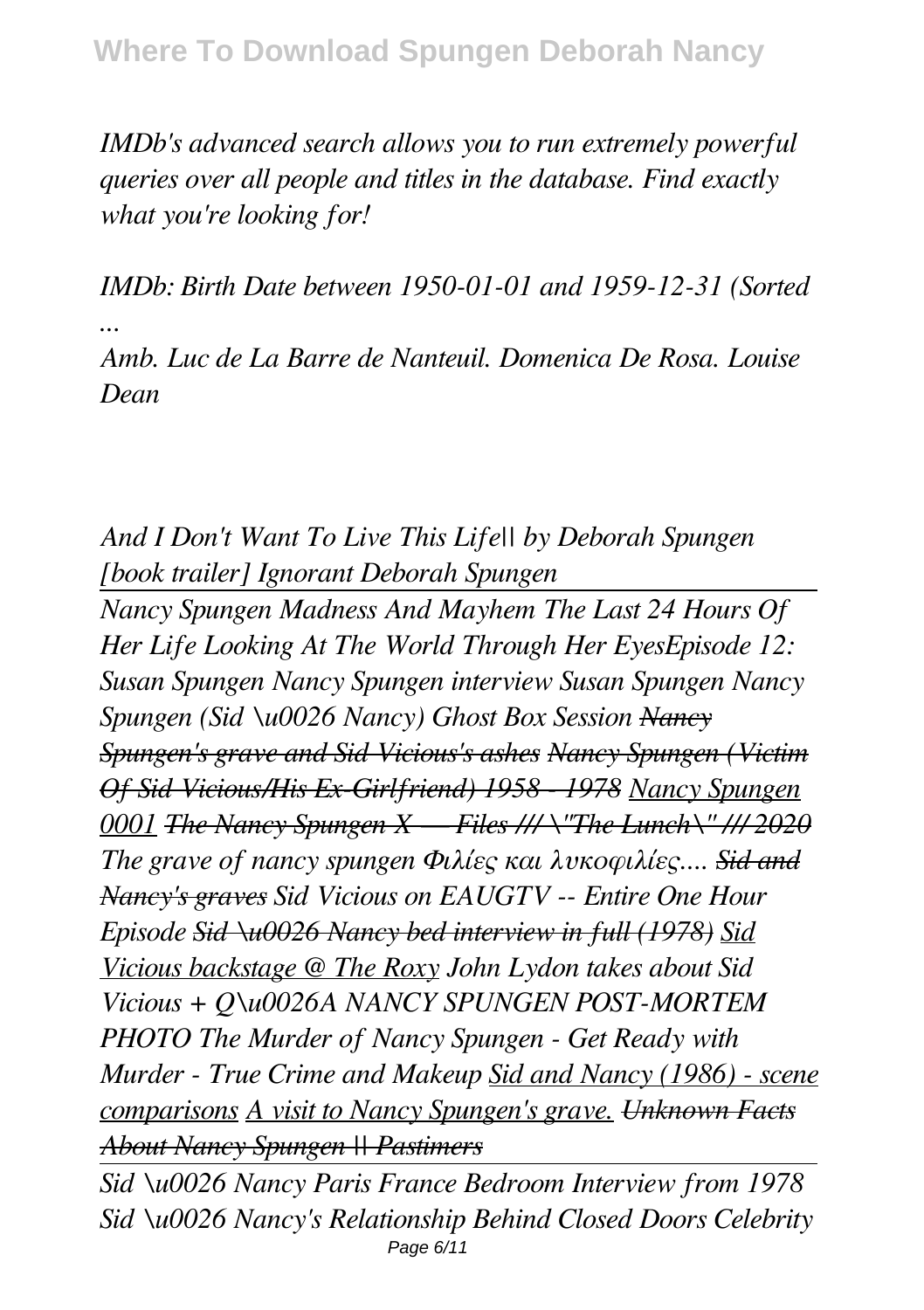*Astrology Reading The Hauntings of Hotel Chelsea*

*The Nancy Spungen X - The Nancy Spungen Experience (ALBUM STREAM)Mystery Addict: The Mysterious Murder Of Nancy Spungen Debbie Harry talks about her extraordinary new memoir 'Face It' Another Visit To Nancy Spungen's Grave Spungen Deborah Nancy*

*Deborah Spungen (born 1937) is the mother of Nancy Spungen, who was the girlfriend of punk rocker Sid Vicious, her presumed murderer. Deborah became known for her autobiography And I Don't Want to Live This Life, first published in 1983, details life with her daughter.*

*Deborah Spungen - Wikipedia*

*Nancy Spungen was born on February 27, 1958, in Philadelphia, at the University of Pennsylvania Hospital [page needed] to Franklin "Frank" (1934-2010) and Deborah Spungen (born 1937). She was born with severe cyanosis and nearly died of oxygen deprivation after being choked by her umbilical cord during delivery. Spungen appeared to have ...*

*Nancy Spungen - Wikipedia*

*— Nancy Spungen. When Nancy Laura Spungen was born on February 27, 1958, in Philadelphia, Pennsylvania, her mother, Deborah, instantly knew that something was different about her baby. During ...*

*The Vicious Death of Nancy Spungen | by Heather Monroe ... Deborah Spungen received her master of social service and master of law and social policy degrees from the Bryn Mawr College Graduate School of Social Work in May 1989. She is the executive director and founder of the Anti-Violence Partnership* Page 7/11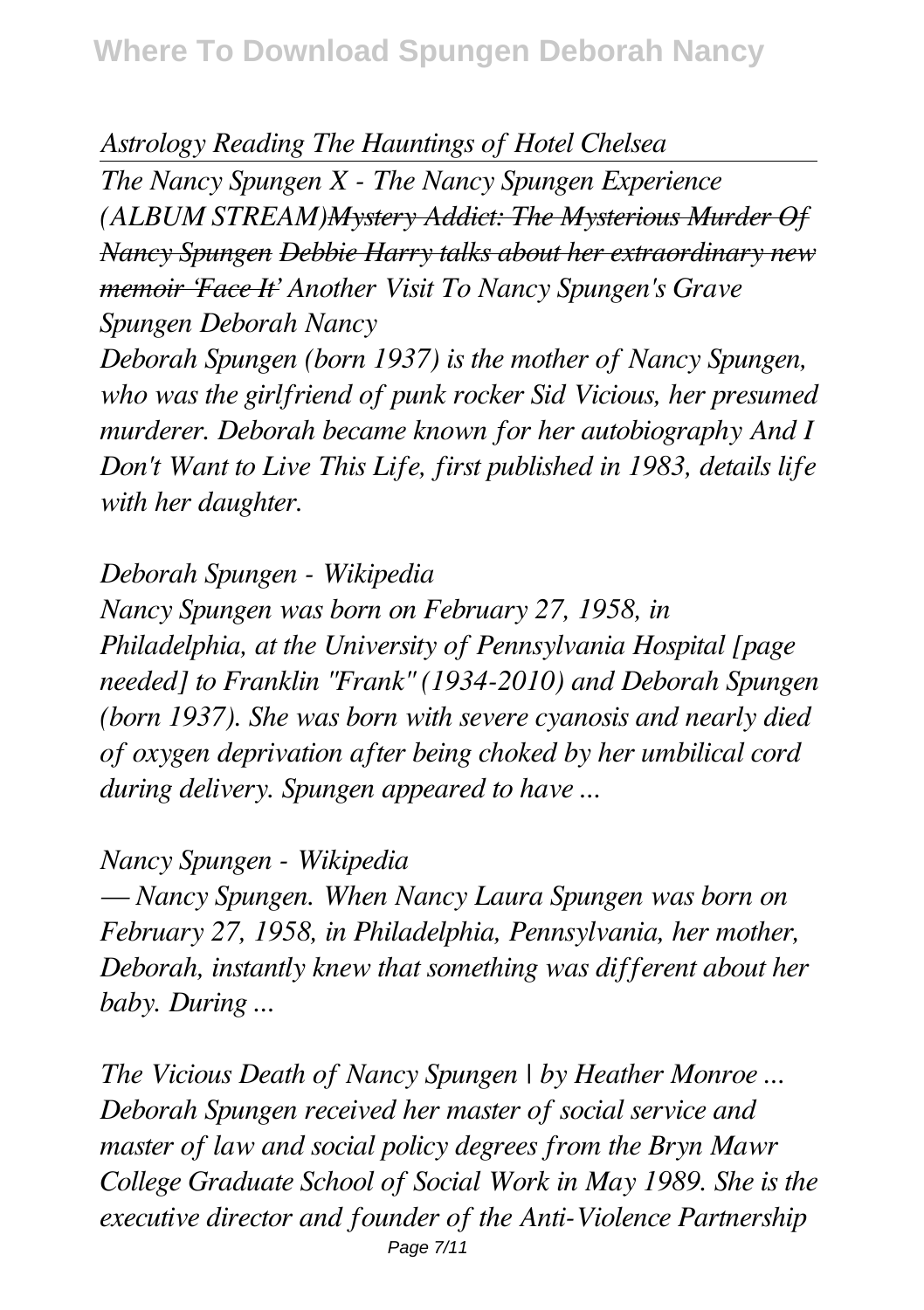# *of Philadelphia. She lives in Philadelphia.*

*And I Don't Want to Live This Life: A Mother's Story of ... By Deborah Spungen. Adapted for the News Of The World (Dec 4th & 11th 1983), from "And I Don't Want To Live This Life" (published by Corgi). A childhood of tantrums NANCY'S problems—-and ours—began the minute she was born on February 27, 1958.*

*God Save The Sex Pistols - Nancy Spungen An emotional, interesting book about the murder of Nancy Spungen, who was the girlfriend of Sid Vicious. Well-written account by the Mom, Deborah, of her pain and shock at the murder, for which no one was prosecuted. An interesting account of a child damaged at birth.*

*And I Don't Want to Live This Life: A Mother's Story of ... Nancy Spungen was abrasive, a trait which had caused her trouble since she was a child when she was expelled from school for her mouth. Eventually, she graduated from a boarding school at just 16 and attempted higher education. After briefly attending college in Colorado, she decided schooling wasn't for her and moved to New York.*

*The Short, Tragic Romance Of Sid Vicious And Nancy Spungen Deborah Spungen: Nancy 10 Sid ja Nancy ovat käsite. Pariskunta on synonyymi myrskyisälle ja väkivaltaiselle suhteelle, eikä heitä juuri muusta muistetakaan.*

*Deborah Spungen: Nancy – Maaginen realismi | Lily Nancy Laura Spungen (27. helmikuuta 1958 Philadelphia,* Page 8/11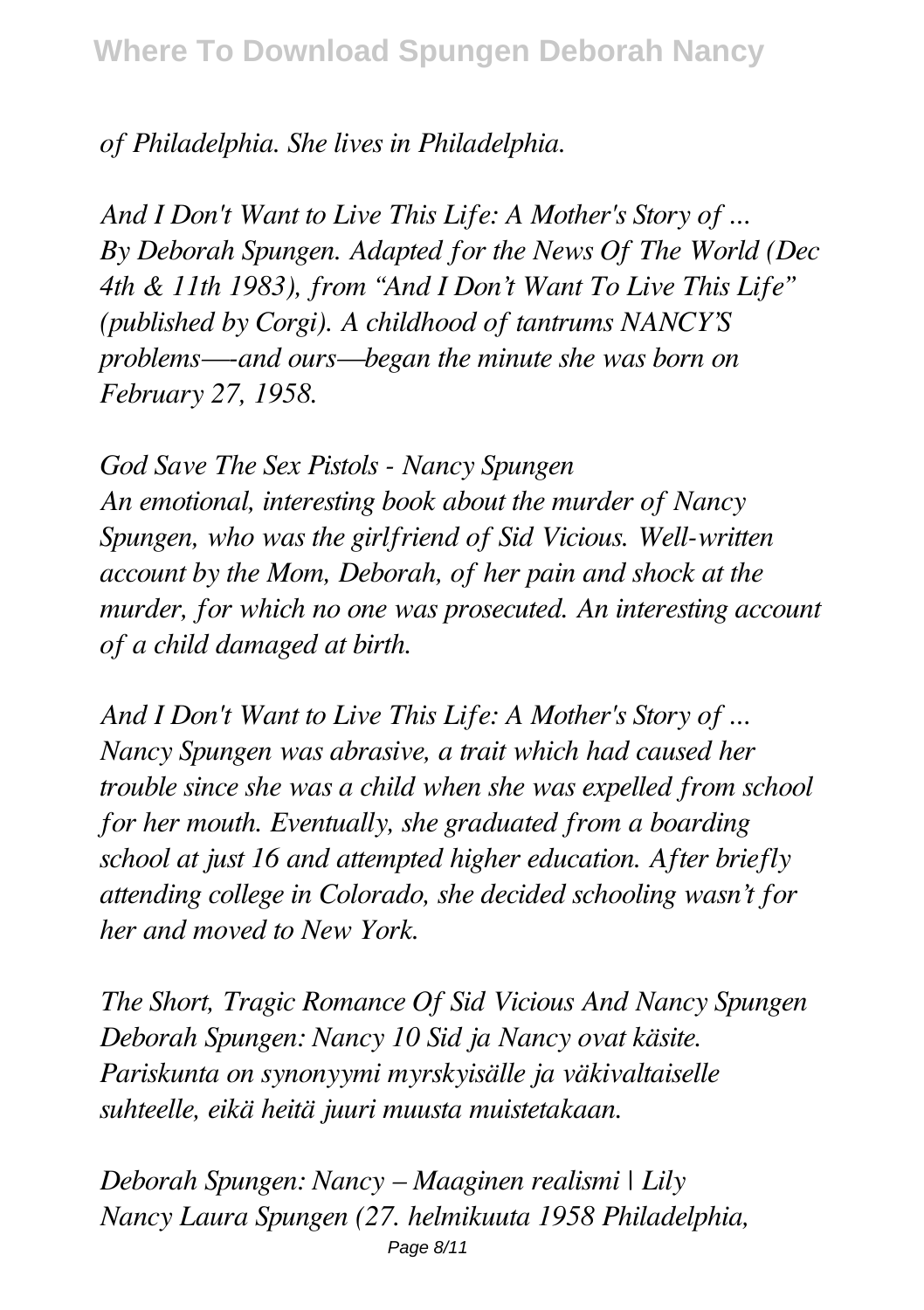*Pennsylvania – 12. lokakuuta 1978 Chelsea, New York) oli punkyhtye Sex Pistolsin basistin Sid Viciousin tyttöystävä. Lapsuus. Spungen syntyi 27. helmikuuta 1958 Deborah ja Frank Spungenin ensimmäisenä lapsena. Perheeseen syntyi myöhemmin myös kaksi muuta lasta, Susan (Suzy) ja David. Spungenit olivat keskiluokkainen ...*

#### *Nancy Spungen – Wikipedia*

*Deborah Spungen: Nancy Kustantaja: Gummerus ( pokkari, 9.s painos, 2007) Alkuteos: And I don't want to live this life, 1983 Suomentanut: Anna Salo Kannen suunnittelu: Laura Noponen Sivuja: 363 Huom: Mikäli et tiedä mitään kirjasta, ja haluat lukea sen täysin ilman ennakkotietoja, varoitan, että jutussani voi olla normaalia enemmän kerrontaa juonenkulusta. Koska kirjan juoni eli Nancyn ...*

#### *Deborah Spungen: Nancy - Blogger*

*Nancy Spungen, who had been stabbed in the stomach with a knife, bled to death on the bathroom floor. She was 20 years old. "Vicious, who was found wandering the hallways in an agitated state, was...*

*Nancy Spungen Found Dead, Sid Vicious Charged with Murder ...*

*I first learned of Deborah Spungen through her first book, " And I Don't Want to Live This Life: A Mother's Story of Her Daughter's Murder." That book is about her daughter, Nancy, who was murdered by her boyfriend, the Sex Pistols' Sid Vicious, in 1978. Never miss the best stories and events! Get JewishBoston This Week.*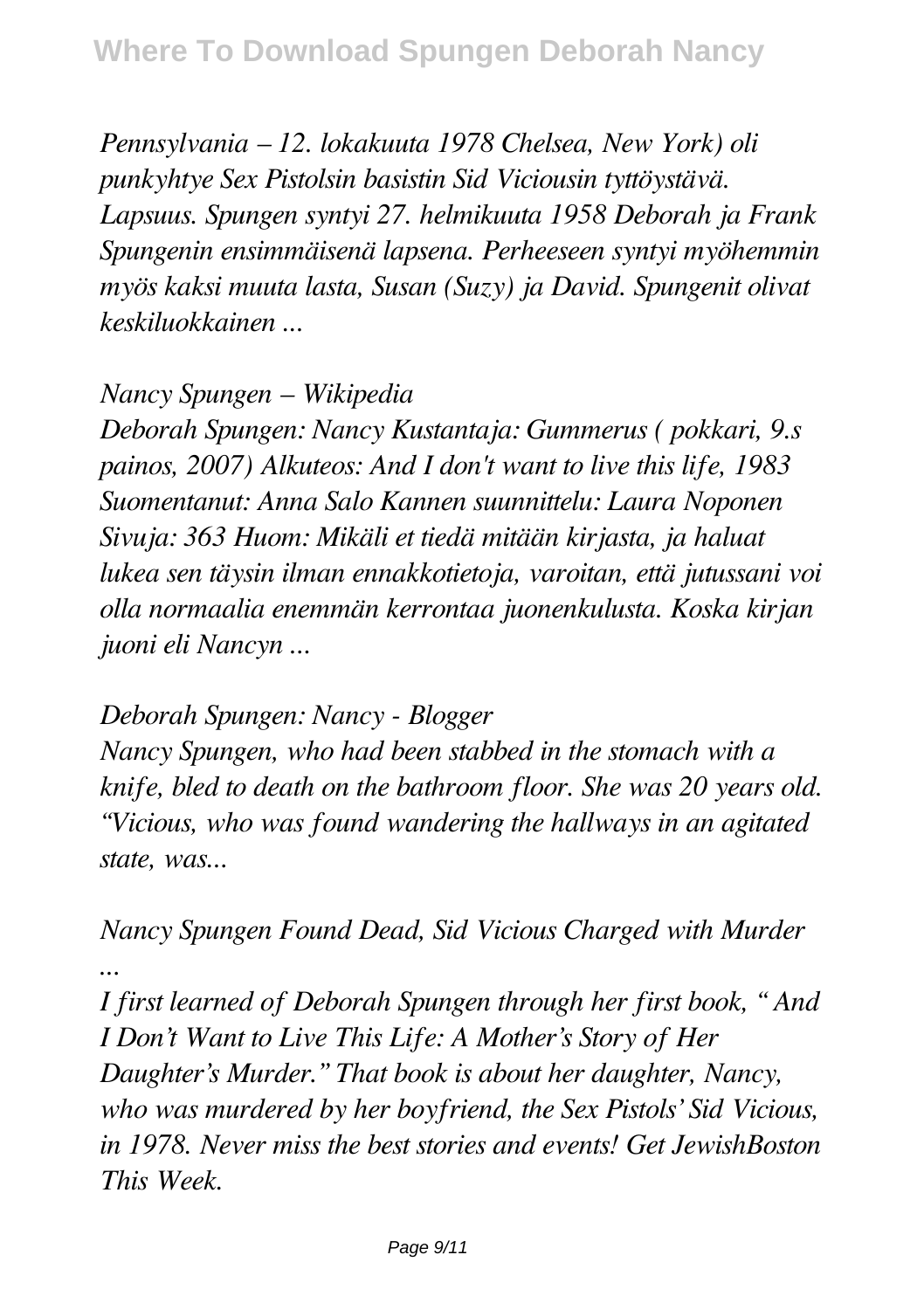*Deborah Spungen on Living Meaningfully After Widowhood ... Nancy Spungen was the American girlfriend of Sid Vicious, the Sex Pistols' "guitarist" and "vocalist." She was murdered in 1978 in a hotel bathroom in New York City. Sid was charged with the crime but he himself died of a drug overdose before his case was ever tried.*

*And I Don't Want to Live This Life: A Mother's Story of ... Spungen, Deborah Nancyn ja Sidin riipaiseva rakkaustarina Nancy on äidin näkökulmasta kerrottu tositarina, joka päättyi 70-luvun loppupuolella murhenäytelmään ja sensaatiolehtien otsikoihin. Nancy nousi kuuluisuuteen Sex Pistols -yhtyeen basistin Sid Viciousin tyttöystävänä.*

## *Nancy | Kirjasampo*

*The defense of why you can get and get this spungen deborah nancy sooner is that this is the cassette in soft file form. You can door the books wherever you want even you are in the bus, office, home, and further places. But, you may not obsession to assume or bring the compilation print wherever you go. So, you won't have heavier sack to carry.*

## *Spungen Deborah Nancy - 1x1px.me*

*Nancy Spungen. AKA Nancy Laura Spungen. Sid Vicious's girlfriend. Birthplace: Philadelphia, PA Location of death: New York City Cause of death: Murder Remains: Buried, K. [1] University of Pennsylvania Hospital, Philadelphia, PA Father: Frank Spungen (d. 2-Jul-2010) Mother: Deborah Spungen (b. 1937) Sister: Suzy (b. 1959) Brother: David (b ...*

*Nancy Spungen - NNDB*